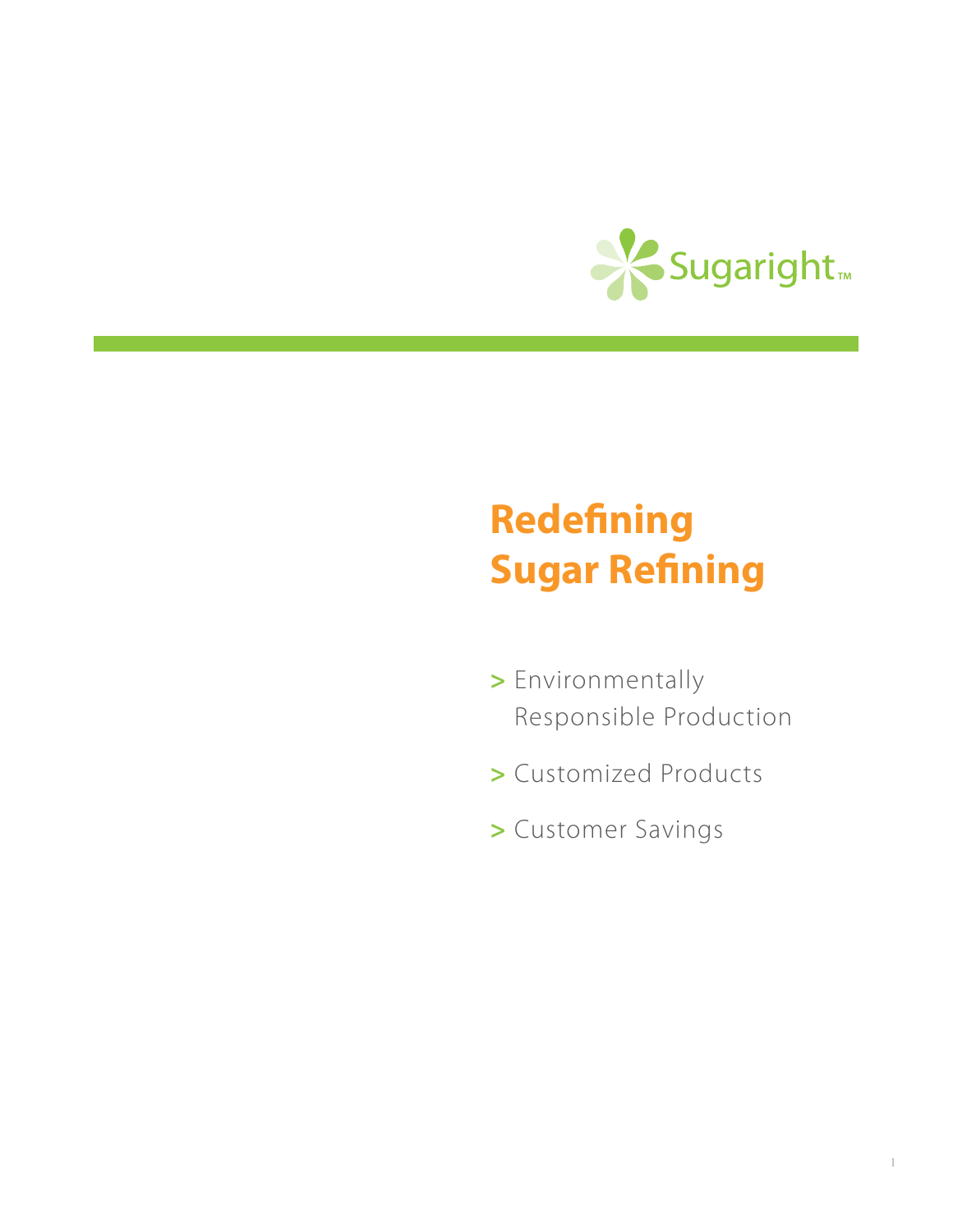

CSC Sugar, a leading North American sugar refiner and distributor, introduces a whole new paradigm in sugar. Our innovative approach starts with the finest raw cane sugar, streamlines the refining process to save water and energy while retaining natural antioxidants, and features strategically located micro-refineries to reliably deliver the highest quality sugar in a range of ready-to-use liquid forms. It's a model that delivers premium sugar with maximum efficiency, and the savings are passed along to you. **It's sugar made right!**

Today's changing world demands that sugar producers take a careful look at how their production methods contribute to energy use and wastewater. As an industry leader, CSC Sugar is implementing an important multi-pronged production and distribution strategy. Our innovative approach answers environmental and energy issues by supporting your company's environmental commitment as we take new steps to modernize the sugar industry.

CSC Sugar's new line of Sugaright™ liquid sugar products are manufactured in superior, modern micro-refineries close to your production operations. They are color indexed and pH adjusted to meet your specifications. Our selective separation process saves energy and reduces wastewater effluents.

- > Phosphatation, activated carbon and press filtration remove heavy metals, microbes and polysaccharides.
- > Extent of color removal can be adjusted to meet your unique requirements and to offer potential cost savings with our darker color products.
- > 1 micron polishing filter and UV lights guarantee a safe, clear, finished product.

#### **Time to update your specifications**

Our liquid sugar product offerings are expanding, giving you new choices. Keep in mind, many customers' liquid sugar specifications date back to a time when sugar supply choices were very limited, energy was inexpensive, and the risks to our environment were largely ignored or unknown.

To reap the financial benefits of Sugaright liquid sugar products, some customers may need to rethink the total contributions that liquid sugar can make to their formulations.

# **CSC Sugar Selective Separation Method: A Reduced Carbon Footprint**

It is difficult to find a major corporation in the United States that has not made a statement about its commitment to environmental sustainability. With the fluctuation in energy prices, a focus on global warming, and government tax incentives to "go green," CSC Sugar helps our customers to fulfill their stated environmental commitments.

For these reasons, CSC Sugar is implementing a highly refined selective separation production method to produce high quality liquid sugar products. This method provides:

- 1. Reduced energy costs by eliminating the evaporation and crystallization steps.
- 2. Reduced wastewater by eliminating the ion-exchange columns.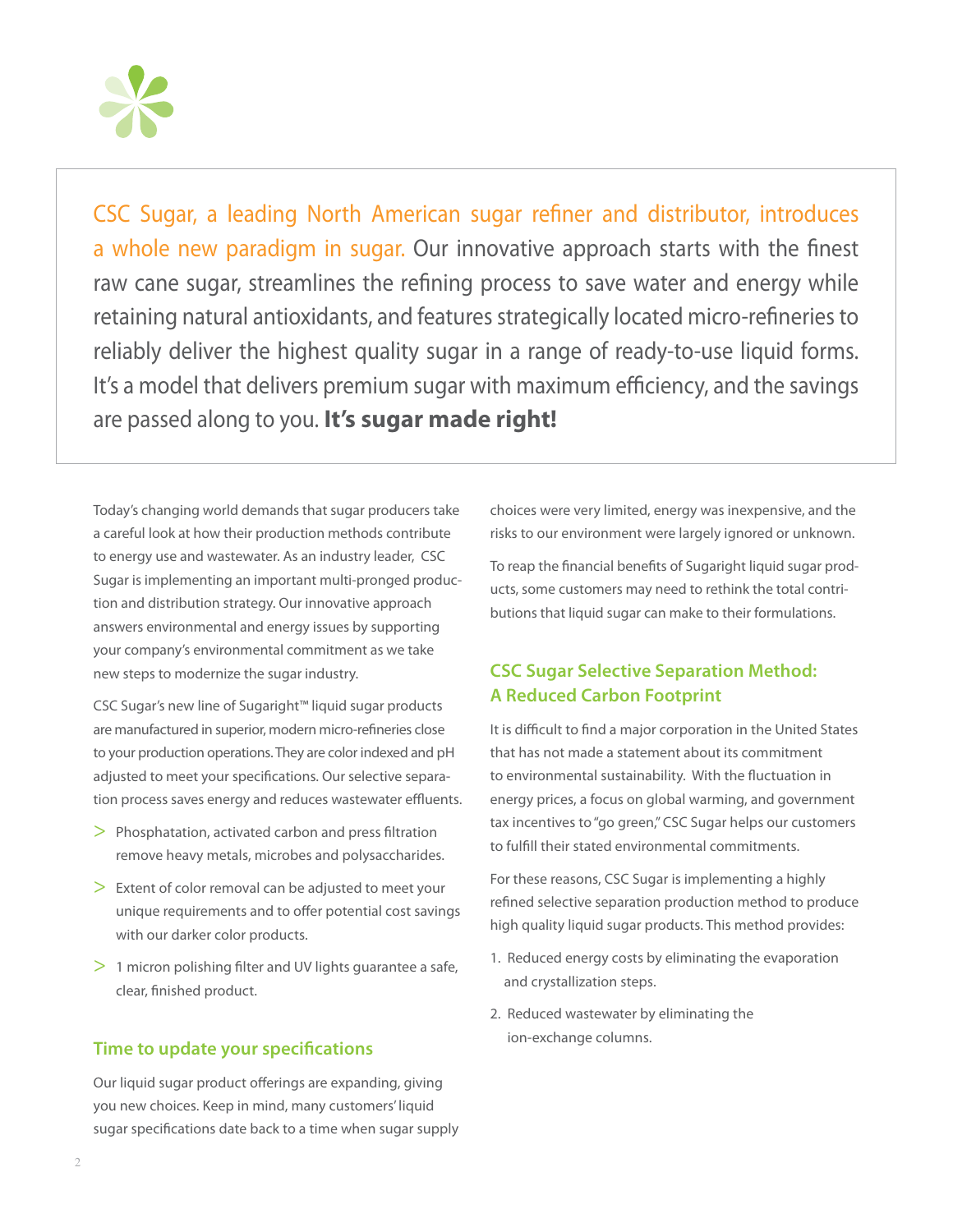# **Elimination of Crystallization Step**

Data from different refineries indicate that almost 50% of the energy in a refinery is used in the boiling and crystallization of the liquid sugar into granulated sugar. CSC Sugar has eliminated the crystallization step to significantly decrease the energy per ton needed to refine sugar.

# **Reduced Wastewater by Eliminating Ion-exchange Columns\***

Typically, an ion-exchange decolorization plant, handling 1,000 tons of melt per day, will generate a total of 250-300 cubic meters of regeneration and rinsing effluents. Both the resulting high color and high chemical oxygen demand (COD) usually prevent straightforward disposal of process effluent.

Even if a nanofiltration system is used to recycle the effluent, the concentrated, highly colored effluent stream is not easily disposed of into a public water system.

Additionally, the evaporators and vacuum pans needed to increase sugar concentrations from 62 to 68 degrees Brix require a significant amount of condenser water and more energy. The CSC Sugar process eliminates all of these steps associated with extra wastewater and energy.

*\* Chou, Chung Chi. Handbook of Sugar Refining 2000 John and Wiley, pg. 149*

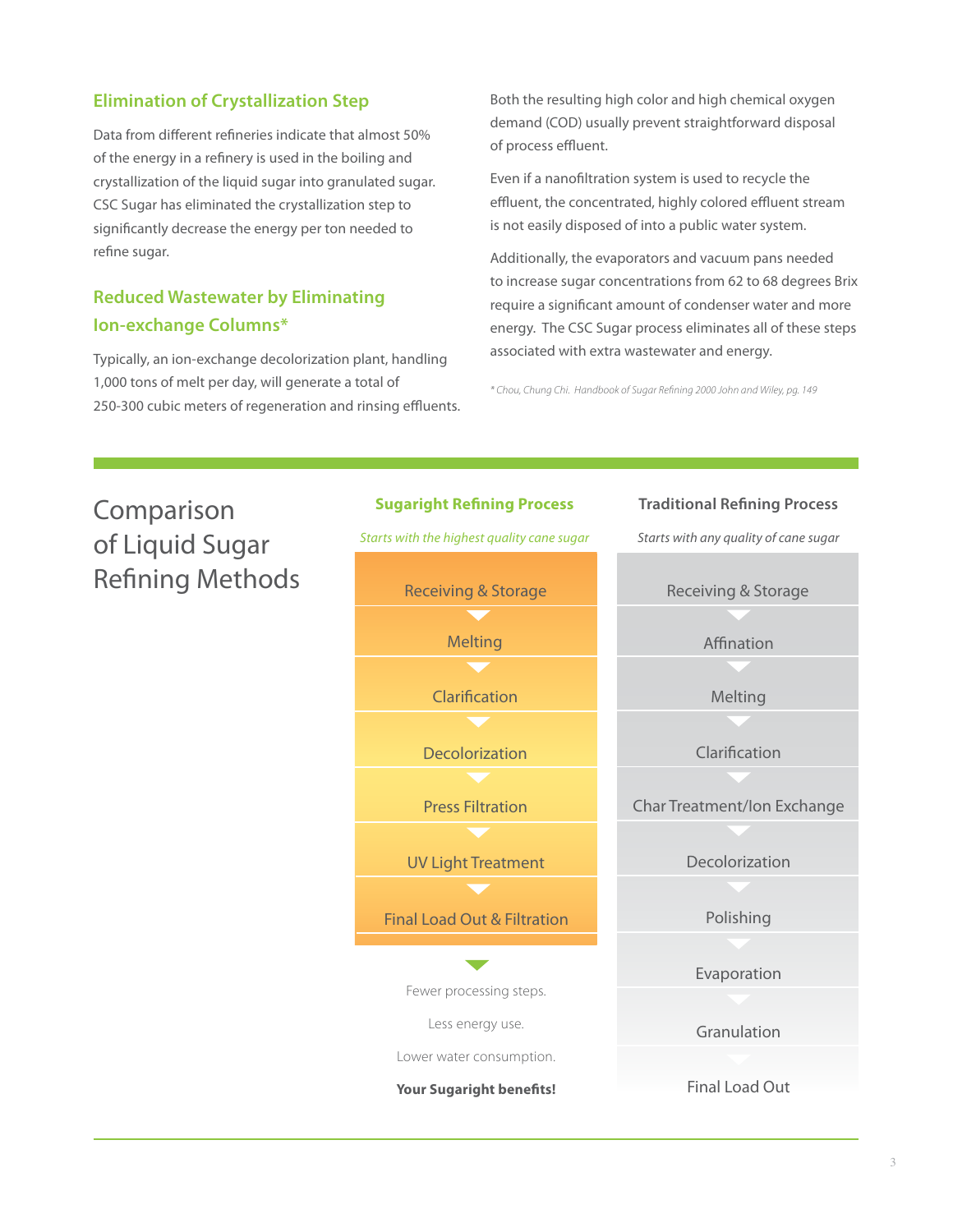#### **Strategically located Micro-refineries**

To fulfill our commitment to be more environmentally and energy conscious, CSC Sugar is implementing a regional micro-refinery strategy. Current and planned CSC Sugar liquid sugar plants are to be located in strategic regions, close to food manufacturing centers. Our micro-refineries put liquid sugar supply close to our customers' facilities.

# **Color is Good in Liquid Sugar**

Natural cane sugar isn't white. During the traditional refining process, raw sugar color is reduced from over 2000 IU to as low as 10. Extremely low RBU liquid sugar is the result of energy-intensive sugar production methods, but not a measure of quality itself. As with white flour, lack of color can actually indicate over processing and reduced antioxidant content.

If your color specification is below 80 RBU, it could pay to investigate the origin of that requirement. Manufacturers are quickly discovering that higher RBU liquid sugar offers significant financial, nutritional and environmental benefits with essentially no downside.

As an example, a manufacturer of two very similar products discovered a wide diversity in their color specifications for liquid sugar of 35 RBU and 1,000 RBU. The color and flavor of the final products were actually controlled by other ingredients. After careful research and review, the customer determined there was no distinguishable difference when

using the higher RBU liquid sugar. The 35 RBU requirement had simply added extra cost to the formulation, and the specification was changed.

Aside from clear beverages and white or near-white foods, most food applications can easily accept a liquid sugar of much higher color with no detectable impact on the color or flavor of the finished product. CSC Sugar's selective separation process produces high quality liquid sugar with a range of color specifications. CSC Sugar can work with you to help select a color specification that is right for your finished product.

> *CSC Sugar can produce a wide range of liquid sugar from a low color, water white product, to a high color liquid depending on the product attributes required by the customer.*



In most cases, the color of liquid sugar has no detectable impact on formulations. This is especially true if other highly colored ingredients are in the formulation.

However, the cost penalty of an unnecessarily low color value can be significant.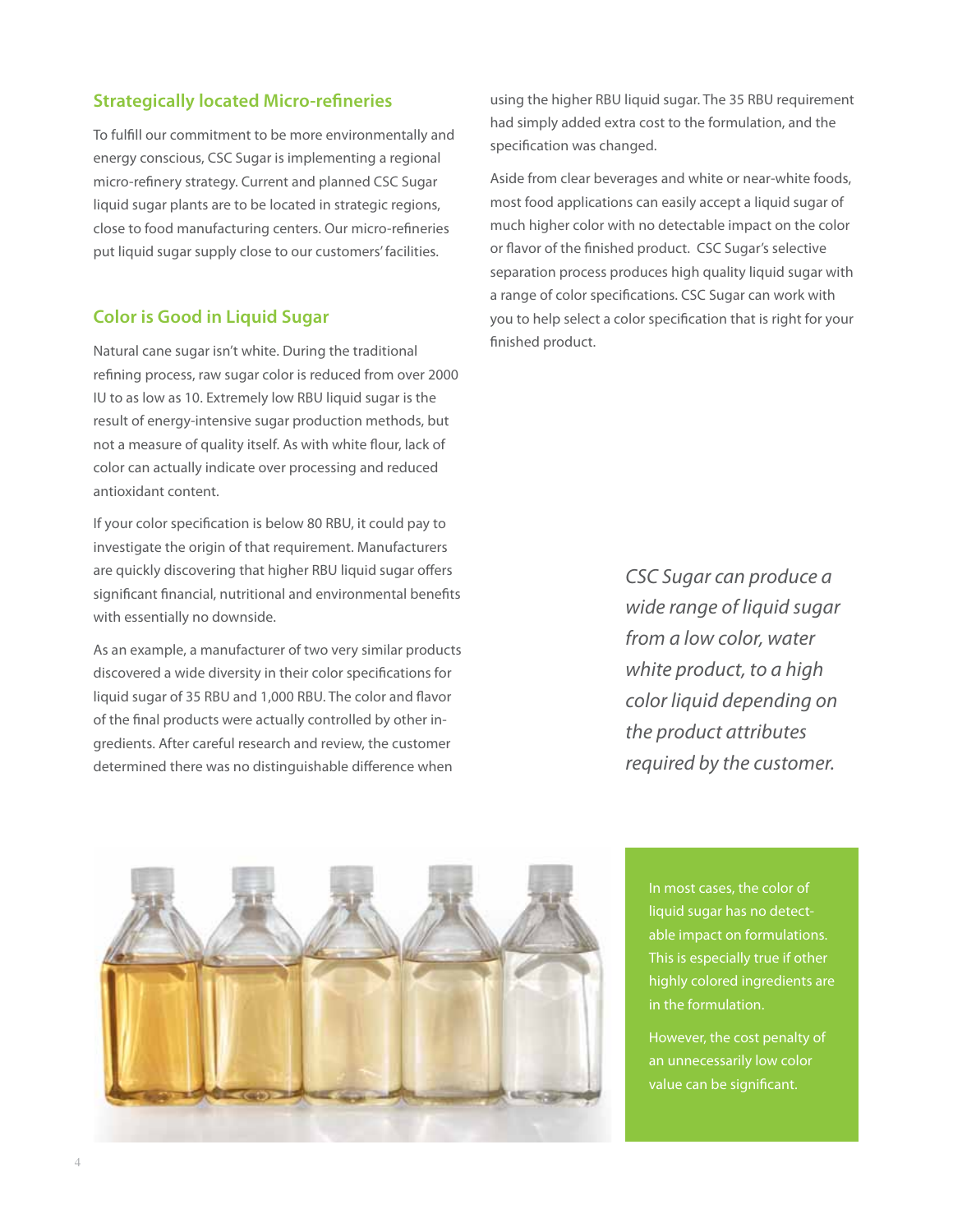

#### **Minimal Ash in Liquid Sugar**

Ash refers to the inorganic salts (mainly potassium, calcium, and magnesium) found in natural plants. These components come from the soil and are an inherent part of raw sugar. Tea, fruit, and chocolate all contain ash which is indistinguishable from the ash that occurs naturally in cane sugar. Some ash is removed during the milling process when sugar cane is processed. Sugaright liquid sugar contains comparatively low ash levels, as shown in the table above.

For most food manufacturers, this parameter has no correlation to the quality of their finished products. Nevertheless, the myth of low ash sugar has been perpetuated despite the fact that the ash content of other common ingredients far outweighs that of liquid sugar.

# **Source of Antioxidants**

The color components of natural sugar cane are rich in antioxidants such as flavonoids and polyphenols. In fact, raw sugar contains ten times the amount of antioxidants found in refined white sugar\*. Unfortunately, these healthful components are stripped away by traditional sugar refining processes. Many beverage manufacturers are now reformulating their products with antioxidants that add ash.

We believe that food producers can benefit from the natural antioxidants in sugar just as whole grain formulations have become increasingly desirable among consumers.

To fulfill our mission to offer healthier alternatives to our customers, we make a higher color/higher antioxidant liquid sugar for those applications where a darker color is acceptable and a healthier alternative is desired.

*\*Journal of American Dietetic Association, January 2009*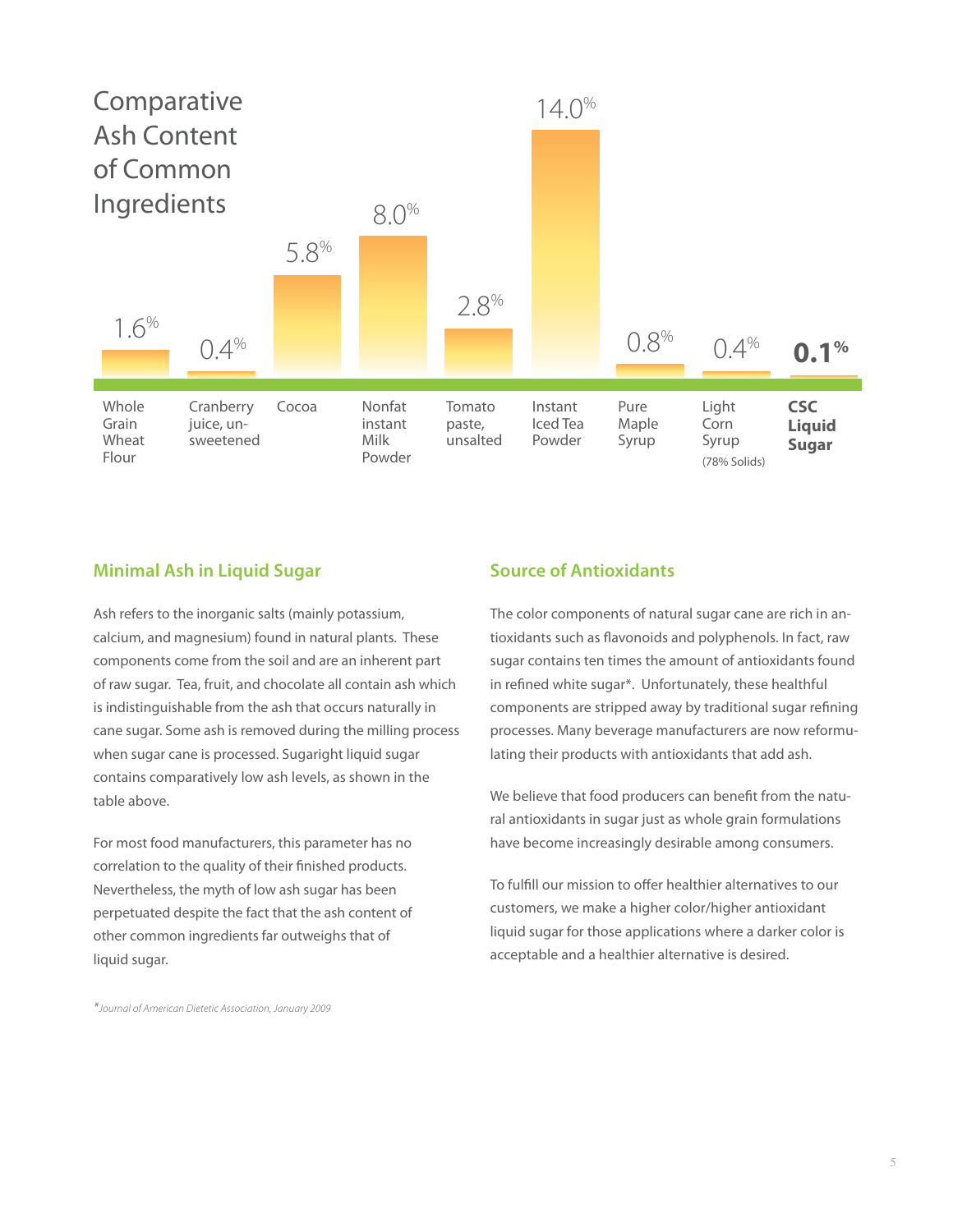#### **Guaranteed No Acid Beverage Floc (ABF)**

CSC Sugar guarantees no acid beverage floc will result from using our liquid sugar products. Research confirms that acid beverage floc occurs very rarely with cane sugar. Our production method removes any potential components that cause ABF and turbidity, while retaining beneficial cations and anions that do not have any adverse impact on the final product.

#### **Food Safety and Quality**

CSC Sugar is committed to food safety and quality. You can have confidence that these high quality and safety standards represent the core values of our business.

# **Supply and Control of Raw Materials**

CSC Sugar works closely with our raw material suppliers to ensure they meet our specifications for quality and safety. All our operations, both domestic and international, are equipped with dedicated testing laboratories. The results are monitored online in our corporate office. This allows us to select the highest quality raw sugar for CSC Sugaright liquid sugar products.

# **Control of Finished Products**

Besides continuous analytical testing of production samples to meet customer specifications for color, Brix, etc., retention samples are selected and analyzed at random for the following: heavy metals, pesticides and microbiological parameters.

# **SQF and AIB Standards**

SQF and AIB are the basis of our methodology for developing standards and procedures, adoption and implementation. CSC Corporate Quality Management permeates the entire organization. All employees are empowered to constantly suggest ways to improve quality, safety, and customer satisfaction.

Our plants continually achieve AIB Superior ratings.

# **Hazard Analysis Critical Control Points (HACCP)**

Our Hazard Analysis Critical Control Points map out the potential danger of chemical, physical, microbiological and allergen contamination for each type of processing or production process.

#### **Good Manufacturing Practice (GMP)**

All factory and storage space and equipment are designed or adapted according to Good Manufacturing Practice standards. The installation and design of new equipment must follow well-established procedures. Wood is avoided in all production areas. Cleaning schedules and cleaning products are strictly defined.

#### **Identification and Traceability**

CSC Sugar developed an automated, centrally managed identification system to guarantee the traceability of raw materials and processed liquid sugar.

#### **Allergen Management**

Because we rarely have any allergens in our production, the risk of unintended contamination is extremely low. Our liquid sugar contains no allergens.

#### **Genetically Modified Organisms (GMO)**

CSC Sugar uses only ingredients of non-GMO origin.

#### **Kosher Certification**

CSC Liquid Sugar is Kosher certified.

#### **Transport**

Strict rules and procedures are applied for the loading, transport, and discharge of our products.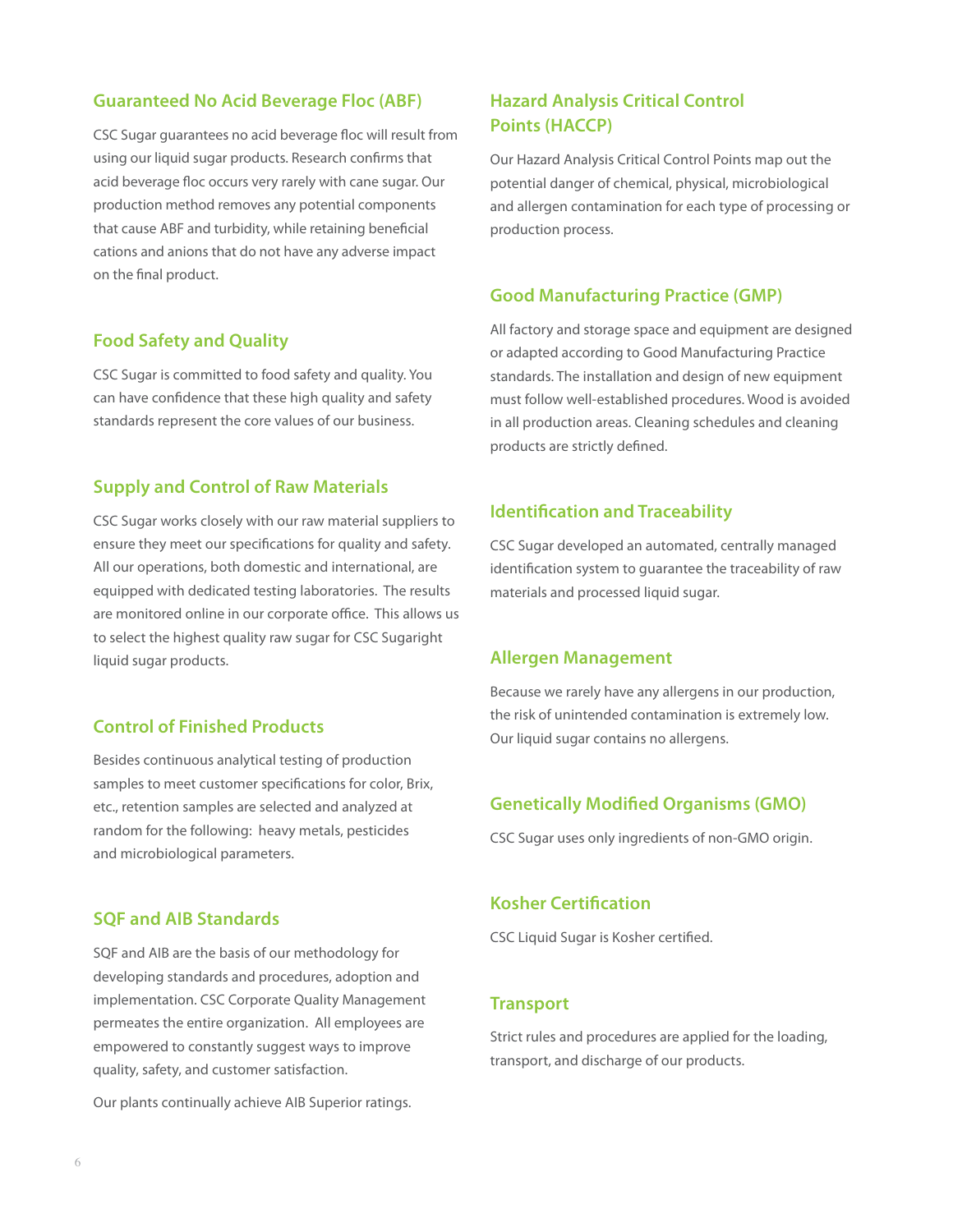# *Sugaright™ Liquid Sugar Products*

| <b>Product</b>   | <b>Description</b>  | <b>Appearance</b> | <b>RBU</b> | <b>Brix</b> | $pH*$       | <b>Ash</b> |
|------------------|---------------------|-------------------|------------|-------------|-------------|------------|
| L450             | Liquid Sucrose      | Amber             | < 450      | $67.5 +/-3$ | $6.0 - 8.5$ | < .10      |
| L300             | Liquid Sucrose      | Light amber       | < 300      | $67.5 +/-3$ | $6.0 - 8.5$ | < .10      |
| L <sub>150</sub> | Liquid Sucrose      | Dark straw        | < 150      | $67.5 +/-3$ | $6.0 - 8.5$ | < .10      |
| L <sub>100</sub> | Liquid Sucrose      | Straw             | < 100      | $67.5 +/-3$ | $6.0 - 8.5$ | < .10      |
| L80              | Liquid Sucrose      | Light straw       | < 80       | $67.5 +/-3$ | $6.0 - 8.5$ | < .10      |
| L60              | Liquid Sucrose      | Light straw       | <60        | $67.5 +/-3$ | $6.0 - 8.5$ | < .10      |
| L35              | Liquid Sucrose      | Near water white  | $<$ 35     | $67.5 +/-3$ | $6.0 - 8.5$ | < .10      |
| MIS-L80          | Medium Invert Syrup | Straw             | < 80       | $77.0 +/-3$ | $4.0 - 6.0$ | < .10      |
| MIS-L45          | Medium Invert Syrup | Light straw       | < 45       | $77.0 +/-3$ | $4.0 - 6.0$ | < .10      |

*\* pH can be adjusted to individual customer's needs.* 

# **About CSC Sugar LLC**

CSC Sugar LLC is a leading importer of raw and refined sugar. We have substantial operations in both Mexico and the USA, providing high quality dry and liquid sugar products to our customers. We currently have dry transfer and liquid sugar operations in Texas, Missouri, and New Jersey, with more new micro-refineries planned for Pennsylvania, Illinois, and Texas. CSC Sugar is committed to producing the highest quality liquid sugar and invert syrup products.

# **For more information and product samples:**

CSC Sugar LLC 36 Grove Street New Canaan, CT 06840

**203-846-5600** 

**email: sales@cscsugar.com**